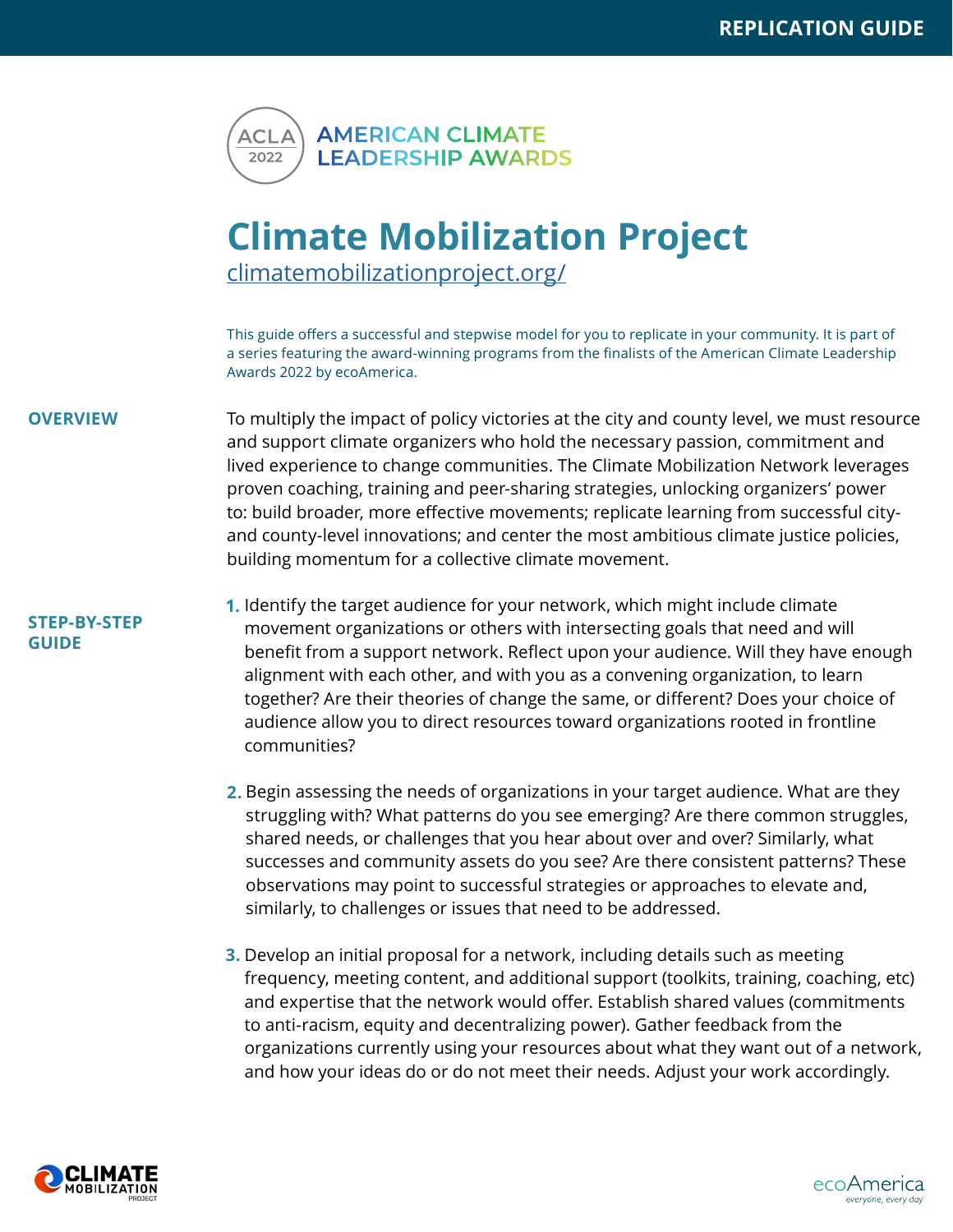- Gather confirmed/potential member organizations for a network kickoff call. Share **4.**what the network's purpose is and the support it will provide, based on feedback collected to date. Support network members in creating agreements about how they will work together, as well as a process for making decisions, fostering communication and addressing grievances. Make clear the process for formally committing to the network and recruiting/onboarding new members (even if commitment is not yet required).
- Set goals for your network and work collaboratively with your initial members. **5.** Are you working to help organizations overcome a specific challenge, adopt best practices, or apply a certain theory of change? When sensible, consider ways to make your goals measurable, specific/tangible, timebound and also consider goals that may be difficult to measure but are essential to the kind of culture and commitment to equity and justice you aim to foster. Establish evaluation process.
- **6.** Choose one or two key challenges, and begin piloting resources toolkits, trainings, discussion groups — that address those challenges in a way that is tailored to your audience's expressed needs. Remember that this will be a living and growing library of resources and is a starting point for evolution and expansion.
- **7.** Start gathering feedback about resources/supports that are more/less useful to members, and how. Pay attention to similarities, differences and common themes. Where are their theories of change the same or different? What best practices are being used, or are lacking? What lessons are you learning? Reflect back on the goals shaped in #5. Consider if you are making progress and what shifts will ensure improvement and growth in shared values.
- Based on the answers to #7, reassess the resources you are offering and **8.** opportunities to improve network operations. Continue gathering and documenting feedback. Be sure to be intentional about scheduling focused time with your team to reflect and organize what you are learning and arrive at a consensus about how your approach might change. Share these results back with your network to ensure transparency.
- As you learn more about organizations' needs, consider offering coaching. Coaching **9.** is a proven tool for accelerating the development of people who are leading social change organizations. Organizations can benefit greatly when their leaders spend 1-2 hours a month with coaches who are experts in the type of work they are trying to do. Seek out your peers for vetted coach recommendations and ensure your coaches are also trained in your goals and approach.